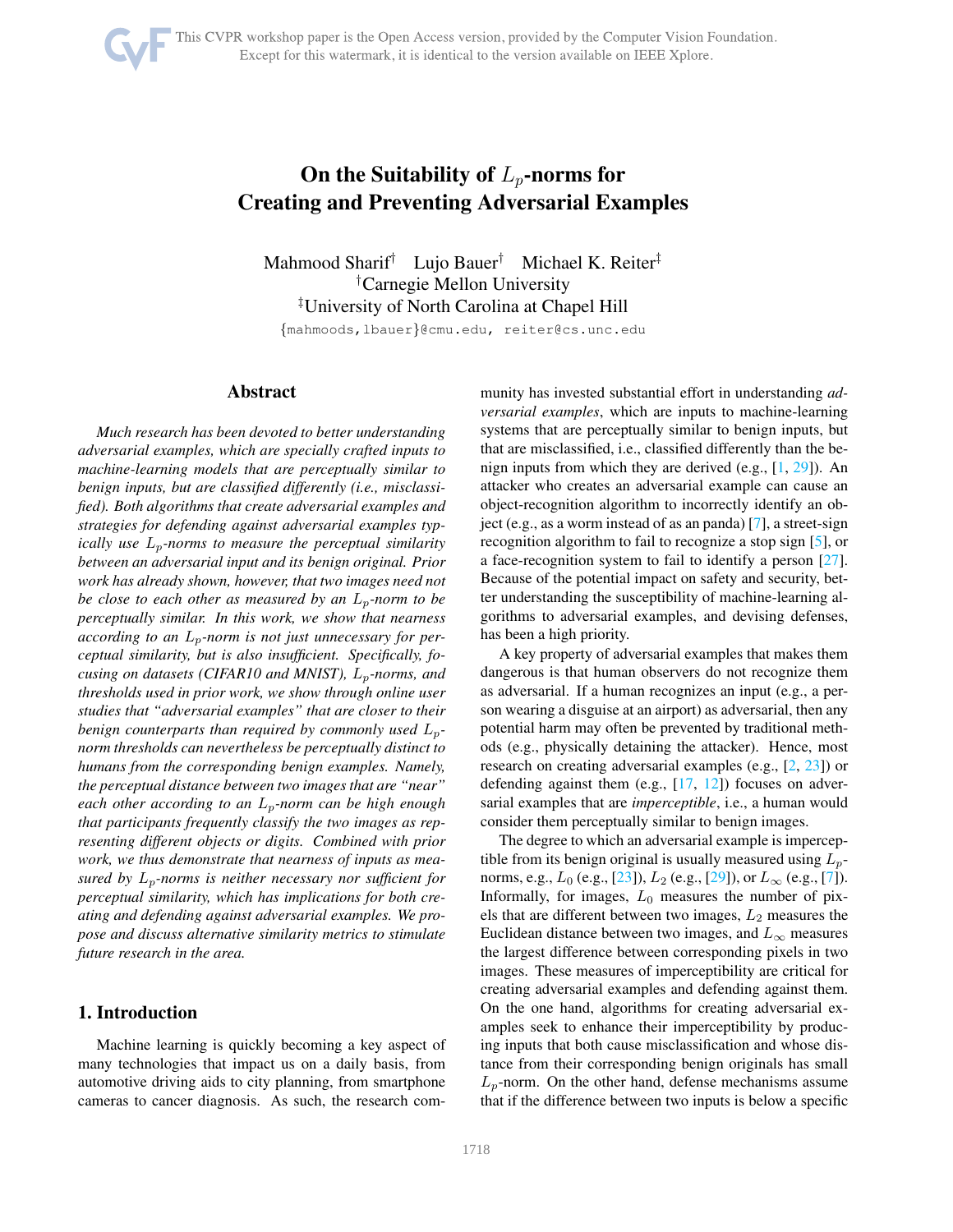$L_p$ -norm threshold then the two objects belong to the same class (e.g., [\[17\]](#page-8-3)).

Hence, the completeness and soundness of attacks and defenses commonly rely on the assumption that some  $L_p$ norm is a reasonable measure for perceptual similarity, i.e., that if the  $L_p$ -norm of the difference between two objects is below a threshold then the difference between those two objects will be imperceptible to a human, and vice versa. Recent work has shown that one direction of this assumption does not hold: objects that are indistinguishable to humans (e.g., as a result of slight rotation or translation) can nevertheless be very different as measured by the  $L_p$ -norm of their difference [\[4,](#page-7-5) [10,](#page-7-6) [34\]](#page-8-4).

In this paper we further examine the use of  $L_p$ -norms as a measure of perceptual similarity. In particular, we examine whether pairs of objects whose difference is small according to an  $L_p$ -norm are indeed similar to humans. Focusing on datasets,  $L_p$ -norms, and thresholds used in prior work, we show that small differences between images according to an  $L_p$ -norm do not imply perceptual indistinguishably. Specifically, using the CIFAR10 [\[13\]](#page-7-7) and MNIST [\[15\]](#page-8-5) datasets, we show via online user studies that images whose distance—as measured by the  $L_p$ -norm of their difference—is below thresholds used in prior work can nevertheless be perceptibly very different to humans. The perceptual distance between two images can in fact lead people to classify two images differently. For example, we find that by perturbing about 4% of pixels in digit images to achieve small  $L_0$  distance from benign images (an amount comparable to prior work [\[23\]](#page-8-2)), humans become likely to classify the resulting images correctly only 3% of the time.

Combined with previous work, our results show that nearness between two images according to an  $L_p$ -norm is neither necessary nor sufficient for those images to be perceptually similar. This has implications for both attacks and defenses against adversarial inputs. For attacks, it suggests that even though a candidate attack image may be within a small  $L_p$  distance from a benign image, this does not ensure that a human would find the two images perceptually similar, or even that a human would classify those two images consistently (e.g., as the same person or object). For defenses, it implies defense strategies that attempt to train machine-learning models to correctly classify what ought to be an adversarial example may be attempting to solve an extremely difficult problem, and may result in ill-trained machine-learning models.

To stimulate future research on developing better similarity metrics for comparing adversarial examples with their benign counterparts, we propose and discuss several alternatives to  $L_p$ -norms. In doing so, we hope to improve attacks against machine-learning algorithms, and, in return, defenses against them.

Next, we review prior work and provide background

(Sec. [2\)](#page-1-0). We then discuss the necessity and sufficiency of conditions for perceptual similarity, and show evidence that  $L_p$ -norms lead to conditions that are neither necessary nor sufficient (Sec. [3–](#page-2-0)[4\)](#page-3-0). Finally, we discuss alternatives to  $L_p$ norms and conclude (Sec. [5](#page-6-0)[–6\)](#page-7-8).

## <span id="page-1-0"></span>2. Background and Related Work

In concurrent research efforts, Szegedy et al. and Biggio et al. showed that specifically crafted small perturbations of benign inputs can lead machine-learning models to misclassify them [\[1,](#page-7-0) [29\]](#page-8-0). The perturbed inputs are referred to as *adversarial examples* [\[29\]](#page-8-0). Given a machine-learning model, a sample  $\hat{x}$  is considered as an adversarial example if it is *similar* to a benign sample  $x$  (drawn from the data distribution), such that x is correctly classified and  $\hat{x}$  is classified differently than  $x$ . Formally, for a classification function  $F$ , a class  $c_x$  of x, a distance metric D, and a threshold  $\epsilon$ ,  $\hat{x}$  is considered to be an adversarial example if:

<span id="page-1-1"></span>
$$
F(x) = c_x \wedge F(\hat{x}) \neq c_x \wedge D(x, \hat{x}) \leq \epsilon \tag{1}
$$

The leftmost condition  $(F(x) = c_x)$  checks that x is correctly classified, the middle condition ( $F(\hat{x}) \neq c_x$ ) ensures that  $\hat{x}$  is incorrectly classified, and the rightmost condition  $(D(x, \hat{x}) \leq \epsilon)$  ensures that x and  $\hat{x}$  are similar (i.e., their distance is small) [\[1\]](#page-7-0).

Interestingly, the concept of similarity is ambiguous. For example, two images may be considered similar because both contain the color blue, or because they are indistinguishable (e.g., when performing ABX tests [\[20\]](#page-8-6)). We believe that prior work on adversarial examples implicitly assumes that similarity refers to *perceptual or visual similarity*, as stated by Engstrom et al. [\[4\]](#page-7-5). As Goodfellow et al. explain, adversarial examples are "particularly disappointing because a popular approach in computer vision is to use convolutional network features as a space where Euclidean distance approximates perceptual distance" [\[7\]](#page-7-1). In other words, adversarial examples are particularly of interest because they counter our expectation that neural networks specifically, and machine-learning models in general, represent perceptually similar inputs with features that are similar (i.e., close) in the Euclidean space.

A common approach in prior work has been to use  $L_p$ distance metrics (as  $D$ ) in attacks that craft adversarial examples and defenses against them (e.g., [\[2\]](#page-7-3)). For nonnegative values of p, the  $L_p$  distance between the two ddimensional inputs x and  $\hat{x}$  is defined as [\[25\]](#page-8-7):

$$
||x - \hat{x}||_p = \left(\sum_{i=1}^d |x_i - \hat{x}_i|^p\right)^{\frac{1}{p}}
$$

The main  $L_p$  distances used in the literature are  $L_0$ ,  $L_2$ , and  $L_{\infty}$ . Attacks using  $L_0$  attempt to minimize the number of pixels perturbed  $[2, 23]$  $[2, 23]$ ; those using  $L_2$  attempt to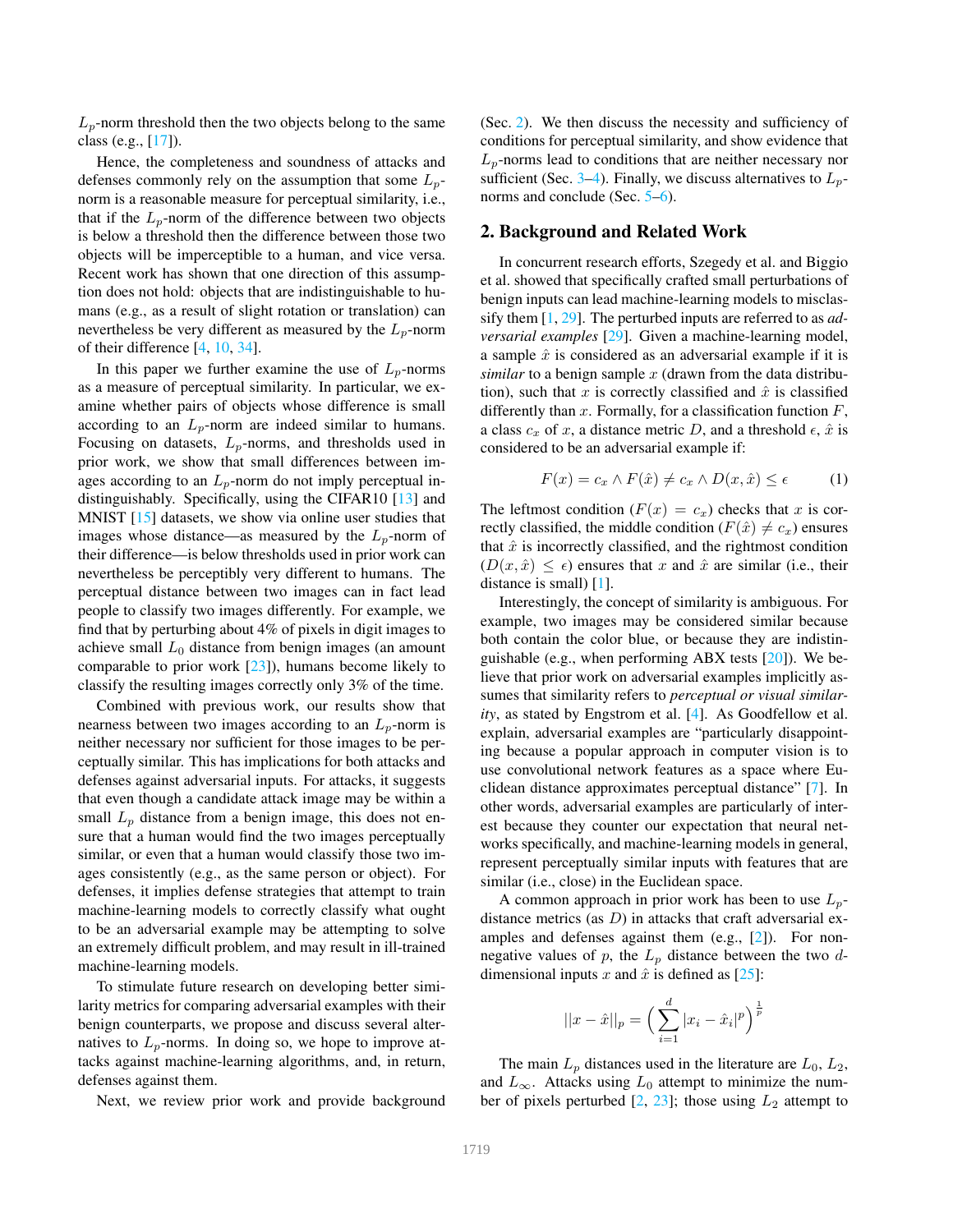minimize the Euclidean distance between x and  $\hat{x}$  [\[2,](#page-7-3) [29\]](#page-8-0); and attacks using  $L_{\infty}$  attempt to minimize the maximum change applied to any coordinate in  $x$  [\[2,](#page-7-3) [7\]](#page-7-1).

To defend against adversarial examples, prior work has focused on either training more robust deep neural networks (DNNs) that are not susceptible to small perturbations [\[7,](#page-7-1) [11,](#page-7-9) [14,](#page-7-10) [17,](#page-8-3) [24,](#page-8-8) [29,](#page-8-0) [12\]](#page-7-4), or developing techniques to detect adversarial examples [\[6,](#page-7-11) [8,](#page-7-12) [18,](#page-8-9) [19,](#page-8-10) [35\]](#page-8-11). *Adversarial training* is a particular defense that has achieved a relatively high success [\[7,](#page-7-1) [11,](#page-7-9) [14,](#page-7-10) [17,](#page-8-3) [29\]](#page-8-0). In this defense, adversarial examples with bounded  $L_p$  distance (usually,  $p = \infty$ ) are generated in each iteration of training DNNs, and the DNN is trained to correctly classify those examples. Insufficiency and lack of necessity in  $L_p$ -distance metrics have direct implication on adversarial training, as we discuss in Sec. [3.](#page-2-0)

Despite the goal for adversarial examples to be perceptually similar to benign samples, little prior work on adversarial examples has explicitly explored or accounted for human perception. The theoretical work of Wang et al. is an exception, as they treated the human as an oracle to seek for the conditions under which DNNs would be robust [\[31\]](#page-8-12). In contrast, we take an experimental approach to show that  $L<sub>p</sub>$  distances may be inappropriate for defining adversarial examples. Our findings are in line with research in psychology, which has found that distance metrics in geometric spaces may not always match humans' assessment of similarity (e.g., [\[30\]](#page-8-13)). Concurrently to our work, Elsayed et al. showed that adversarial examples can mislead humans as well as DNNs [\[3\]](#page-7-13). While they considered images of higher dimensionality than we consider in this work (see Sec. [4\)](#page-3-0), they allowed perturbations of higher norm than commonly found in practice.

Some work proposed generating adversarial examples via techniques other than minimizing  $L_p$ -norms. In three different concurrent efforts, researchers proposed to use minimal geometric transformations to generate adversarial examples [\[4,](#page-7-5) [10,](#page-7-6) [34\]](#page-8-4). As we detail in the next section, geometric transformations evidence that conditions on  $L_p$ norms are unnecessary for ensuring similarity. In other work, researchers proposed to achieve imperceptible adversarial examples by maximizing the Structural Similarity (SSIM) with respect to benign images [\[25\]](#page-8-7). SSIM is a measure of perceived quality of images that has been shown to align with human assessment [\[33\]](#page-8-14). It is a differentiable metric with values in the interval [-1,1] (where a values closer to 1 indicate higher similarity). By maximizing SSIM, the researchers hoped to increase the similarity between the adversarial examples and their benign counterparts. In Sec. [5](#page-6-0) we provide a preliminary analysis of SSIM as a perceptual similarity metric for adversarial examples.

In certain cases, perceptual similarity to a reference image is not a goal for an attack (e.g., images that seem incomprehensible or benign to humans, but are classified as street

<span id="page-2-1"></span>

Figure 1: Translations and rotations can fool DNNs. (a) A dog image (right) resulting from transforming a benign image (left) is classified as a cat. (b) A horse image (right) resulting from transforming a benign image (left) is classified as a truck. Images from Engstrom et al. [\[4\]](#page-7-5).

signs by machine-vision algorithms  $[16, 21, 28]$  $[16, 21, 28]$  $[16, 21, 28]$  $[16, 21, 28]$ ). While such attacks are important to defend against, this paper focuses on studying the notion of perceptual similarity that is relied upon in the majority of the literature on adversarial examples.

# <span id="page-2-0"></span>3. Necessity and Sufficiency of Conditions for Perceptual Similarity

To effectively find adversarial examples and defend against them, the parameter choice in Eqn. [1](#page-1-1) should help us capture the set of all interesting adversarial examples. In particular, the selection of D and  $\epsilon$  should capture the samples that are perceptually similar to benign samples. Ideally, we should be able to define *necessary* and *sufficient* conditions for perceptual similarity via D and  $\epsilon$ .

#### 3.1. Necessity

The condition  $C := D(x, \hat{x}) \leq \epsilon$  is a necessary condition for perceptual similarity if:

 $\hat{x}$  is perceptually similar to  $x \Rightarrow C$ 

Finding necessary conditions for perceptual similarity is important for the development of better attacks that find adversarial examples, as well as better defenses. If the condition  $C$  used in hopes of ensuring perceptual similarity is unnecessary (i.e., there exist examples that are perceptually similar to benign samples, but do not satisfy  $C$ ), then the search space of attacks may be too constrained and some stealthy adversarial examples may not be found. For defenses, and especially for adversarial training (because the DNNs are specifically trained to prevent adversarial inputs that satisfy  $C$ ), unnecessary conditions for perceptual similarity may lead us to fail at defending against adversarial examples that do not satisfy C.

Attacks that craft adversarial examples via applying slight geometric transformations (e.g., translations and rotations) to benign samples  $[4, 10, 34]$  $[4, 10, 34]$  $[4, 10, 34]$  $[4, 10, 34]$  evidence that when using  $L_p$ -distance metrics as the measure of distance, D, we may wind up with unnecessary conditions for perceptual similarity. Such geometric transformations result in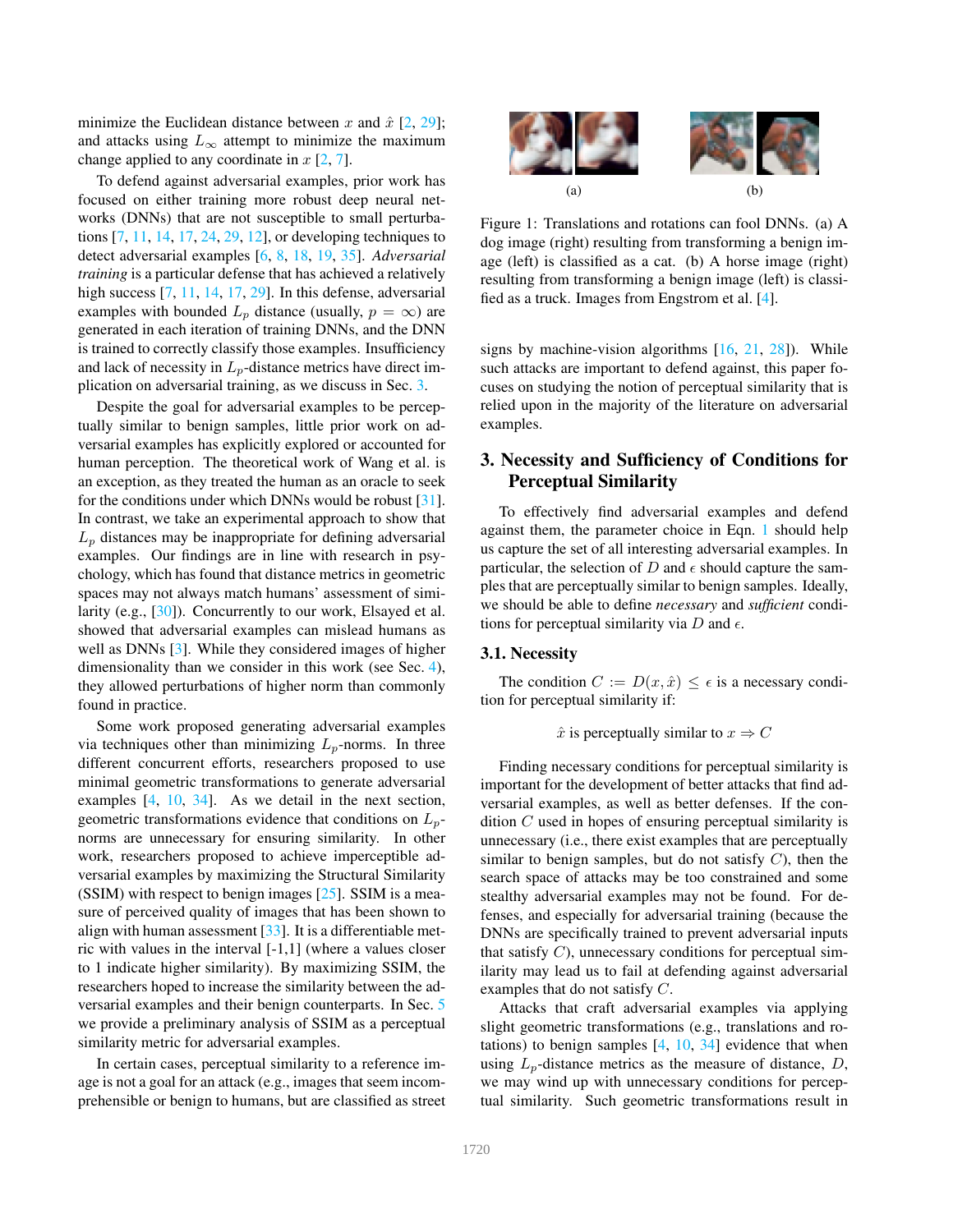small perceptual differences with respect to benign samples, yet they result in large  $L_p$  distances. Fig. [1](#page-2-1) shows two adversarial examples resulting from geometric transformation of  $32 \times 32$  images. While the adversarial examples are similar to the benign samples, their  $L_p$  distance is large:  $L_0 \geq 3,010$  (maximum possible is 3,072),  $L_2 \geq 15.83$  (maximum possible is 55.43), and  $L_{\infty} \ge 0.87$  (maximum possible is [1](#page-3-1)). $\frac{1}{1}$  These distances are much larger that what has been used in prior work (e.g., [\[2\]](#page-7-3)). Indeed, because small  $L_p$  is not a necessary condition for perceptual similarity, state-ofthe-art defenses meant to defend against  $L_p$ -bounded adversaries fail at defending against adversarial examples resulting from geometric transformations [\[4\]](#page-7-5).

#### 3.2. Sufficiency

The condition  $C := D(x, \hat{x}) \leq \epsilon$  is a sufficient condition for perceptual similarity if:

 $C \Rightarrow \hat{x}$  is perceptually similar to x

Alternately,  $C$  is insufficient, if it is possible to demonstrate that a sample  $\hat{x}$  is close to x under D, while in fact  $\hat{x}$  is not perceptually similar to  $x$ . The sufficiency of  $C$  for perceptual similarity is also important for both attacks and defenses. In the case of attacks, an adversary using insufficient conditions for perceptual similarity may craft misclassified samples that she may deem as perceptually similar to benign samples under  $C$ , when they are not truly so. For defenses, the defender may be attempting to solve an extremely difficult problem by requiring that a machine-learning model would classify inputs in a certain way, while even humans may be misled by such inputs due to their lack of perceptual similarity to benign inputs. In the case of adversarial training, if  $C$  is insufficient, we may even train DNNs to classify inputs differently than how humans would (thus, potentially poisoning the DNN).

In the next section we show that the  $L_p$ -norms commonly used in prior work may be insufficient for ensuring perceptual similarity. We emphasize that our findings should *not* be interpreted as stating that the adversarial examples reported on by prior work are not imperceptible. Instead, our findings highlight that commonly used  $L_p$ -norms and associated thresholds in principle permit algorithms for crafting adversarial examples to craft samples that are not perceptually similar to benign ones, leading to the undesirable outcomes described above. Specific instances of algorithms that use those  $L_p$ -norms and thresholds could still produce imperceptible adversarial examples because the creation of these examples is constrained by factors other than the chosen  $L_p$ -norms and thresholds.

#### <span id="page-3-0"></span>4. Experiment Design and Results

To show that a small  $L_p$  distance  $(p \in \{0, 2, \infty\})$  from benign samples is insufficient for ensuring perceptual similarity to these samples, we conducted three online user studies (one for each  $p$ ). The goal of each study was to show that, for small values of  $\epsilon$ , it is possible to find samples that are close to benign samples in  $L_p$ , but are not perceptually similar to those samples to a human. In what follows, we present the high-level experimental design that is common among the three studies. Next, we report on our study participants. Then, we provide the specific design details for each study and the results.

### 4.1. Experiment Design

Due to the many ways in which two images can be similar, it is unclear whether one can learn useful input from users by directly asking them about the level of similarity between image pairs. Therefore, we rely on indirect reasoning to determine whether an image  $\hat{x}$  is perceptually similar to  $x$ . In particular, we make the following observation: if we ask mutually exclusive sets of users about the contents of  $\hat{x}$  and x, and they disagree, then we learn that x and  $\hat{x}$ are *definitely* dissimilar; otherwise, we learn that they are *likely* similar. Our observation is motivated by Papernot et al.'s approach to determine that their attack is imperceptible to humans [\[23\]](#page-8-2).

Motivated by the above-mentioned observation, we followed a between-subject design for each study, assigning each participant to one of three conditions:  $C_B$ ,  $C_{AI}$ , and  $C_{AP}$ . In all the conditions, participants were shown images and were asked to select the label (i.e., category) that best describes the image out of ten possible labels (e.g., the digit shown in the image). The conditions differed in the nature of images shown to the participants. Participants in  $C_B$ ("benign" condition) were shown unaltered images from standard datasets. Participants in  $C_{AI}$  ("adversarial and imperceptible" condition) were shown adversarial examples of images in  $C_B$  that fool state-of-the-art DNNs. The images in  $C_{AI}$  have small  $L_p$  distances to images in  $C_B$ , and *were not* designed to mislead humans. Participants in  $C_{AP}$  ("adversarial and perceptible" condition) were shown variants of the images in  $C_B$  that are close in  $L_p$  distance to their counterparts in  $C_B$ , but were designed to mislead both humans and DNNs. To lower the mental burden on participants, each participant was asked only 25 image-categorization questions. Because the datasets we used contain thumbnail images (see below), we presented the images to participants in three different sizes: original size, resized  $\times$ 2, and resized  $\times$ 4. Additionally to categorizing images, we asked participants in all conditions about their level of confidence in their answers on a 5-point Likert scale (one denotes low confidence and five denotes high confidence). The protocol was approved by Carnegie Mellon's review board.

<span id="page-3-1"></span><sup>&</sup>lt;sup>1</sup>We use RGB pixel values in the range  $[0,1]$ .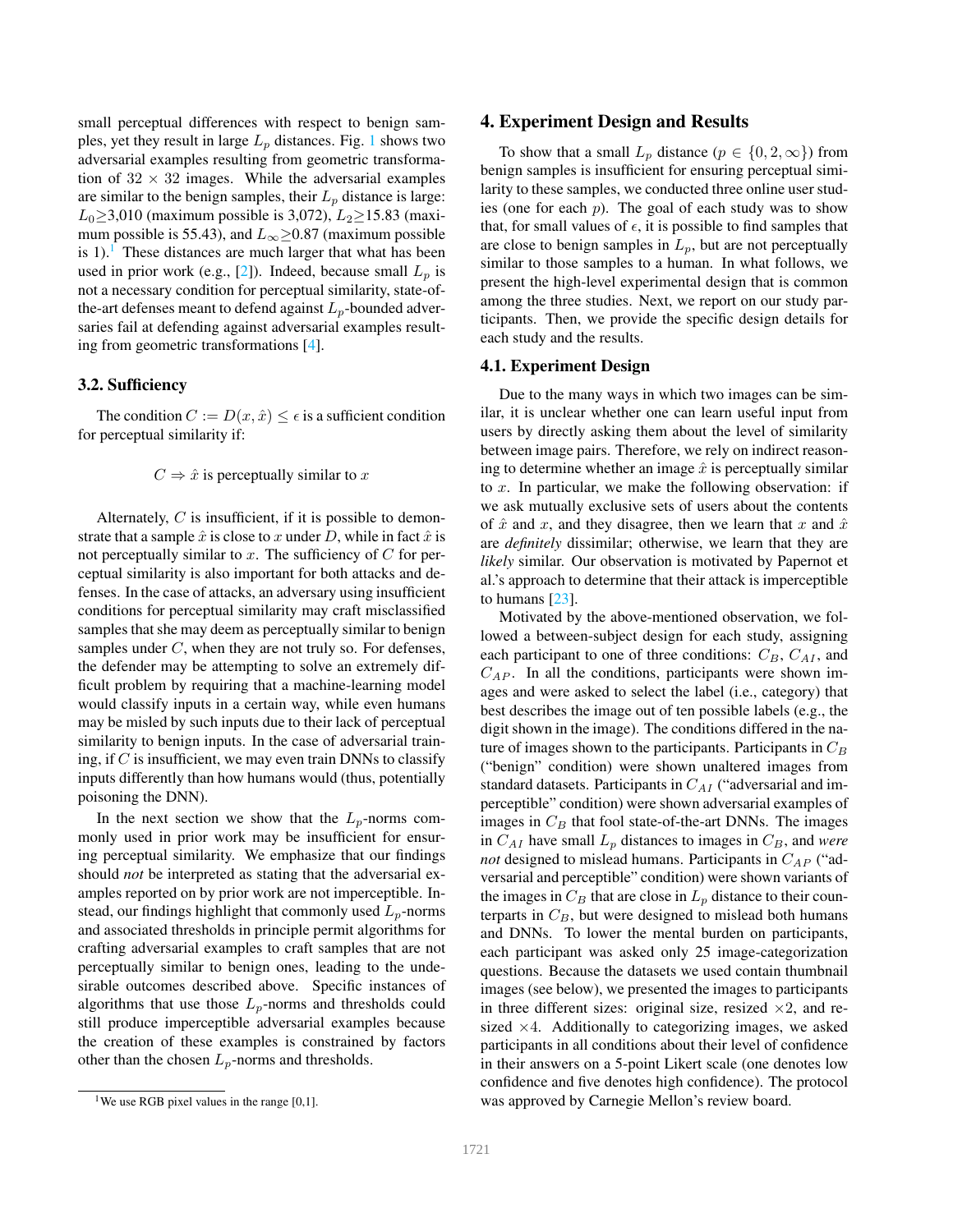Conceptually, the responses of participants in  $C_B$  help us estimate humans' accuracy on benign images (i.e., their likelihood to pick the labels consistent with the ground truth). By comparing the accuracy of users in  $C_{AI}$  to  $C_B$ , we learn whether the attack and the threshold on  $L_p$  distance that we pick result in imperceptible attacks. We hypothesize that images in  $C_{AI}$  are likely to be categorized correctly by users. Hence, the attack truly crafts adversarial examples, and poses risk to the integrity of DNNs at the chosen threshold. In contrast, by comparing  $C_{AP}$  with  $C_B$ , we hope to show that, for the same threshold, it is possible to find instances that mislead humans and DNNs. Namely, we hypothesize that the accuracy of users on  $C_{AP}$  is significantly lower than their accuracy on  $C_B$ . If our hypothesis is validated, we learn that small  $L_p$  distance does not ensure perceptual similarity.

Datasets and DNNs. In the studies, we used images from the MNIST [\[15\]](#page-8-5) and CIFAR10 [\[13\]](#page-7-7) datasets. MNIST is a dataset of  $28\times28$  pixel images of digits, while CIFAR10 is a dataset of  $32 \times 32$  pixel images that contain ten object categories: airplanes, automobiles, birds, cats, deer, dogs, frogs, horses, ships, and trucks. Both MNIST and CIFAR10 are widely used for developing both attacks on DNNs and defenses against them (e.g., [\[7,](#page-7-1) [17,](#page-8-3) [23\]](#page-8-2)).

In conditions  $C_{AI}$  and  $C_{AP}$ , we created attacks against two DNNs published by Madry et al. [\[17\]](#page-8-3)—one for MNIST, and another for CIFAR10. The MNIST DNN is highly accurate, achieving 98.8% accuracy on the MNIST test set. The CIFAR10 DNN also achieves a relatively high accuracy—87.3% on CIFAR10's test set. More notably, both DNNs are two of the most resilient models to adversarial examples (specifically, ones with bounded  $L_{\infty}$  distance from benign samples) known to date.

# 4.2. Participants

We recruited a total of 399 participants from the United States through the Prolific crowdsourcing platform. Their ages ranged from 18 to 78, with a mean of 32.85 and standard deviation of 11.54. The demographics of our participants were slightly skewed toward males: 59% reported to be males, 39% reported to be females, and 1% preferred not to specify their gender. 34% of the participants were students, and 84% were employed at least partially. Participants took an average of roughly six minutes to complete the study and were compensated \$1.

## 4.3. Insufficiency of  $L_0$

Study Details. We used the MNIST dataset and DNN to test whether it is possible to perturb images only slightly on  $L_0$  while simultaneously misleading humans and DNNs.  $C_B$  was assigned 75 randomly selected images from the test set of MNIST. All 75 images were correctly classified by the DNN. We used the Jacobian Saliency Map Approach

<span id="page-4-1"></span>



Figure 2: Sample images from the three conditions we had for each  $L_p$ -norm. Each row shows three variants of the same image.

(JSMA) [\[23\]](#page-8-2), as implemented in Cleverhans [\[22\]](#page-8-18), to craft adversarial examples for  $C_{AI}$ . We limited the amount of change applied to an image to at most 15% of the pixels, and found that JSMA was able to find successful attacks for 68 out of 75 images. For successful attacks, JSMA perturbed 4.90% (2.91% standard deviation) of pixels on average—this is comparable to the result of Papernot et al.  $[23]$ . Images in  $C_{AP}$  were crafted manually. Using a photo-editing software<sup>[2](#page-4-0)</sup> while simultaneously receiving feedback from the DNN, a member of our team edited the 75 images from  $C_B$  while attempting to minimize the number of pixels changed such that the resulting image would be misclassified by both humans and the DNN. The average  $L_0$  distance of images in  $C_{AP}$  from their counterparts in  $C_B$ is 4.48% (2.45% standard deviation). Examples of the images in the three conditions are shown in Fig. [2a.](#page-4-1) We note that because creating the images for  $C_{AP}$  involves timeconsuming manual effort, we limited each condition to at most 75 images.

A total of 201 participants were assigned to the  $L_0$  study: 73 were assigned to  $C_B$ , 59 to  $C_{AI}$ , and 69 to  $C_{AP}$ .

<span id="page-4-0"></span><sup>2</sup>GIMP (<https://www.gimp.org/>)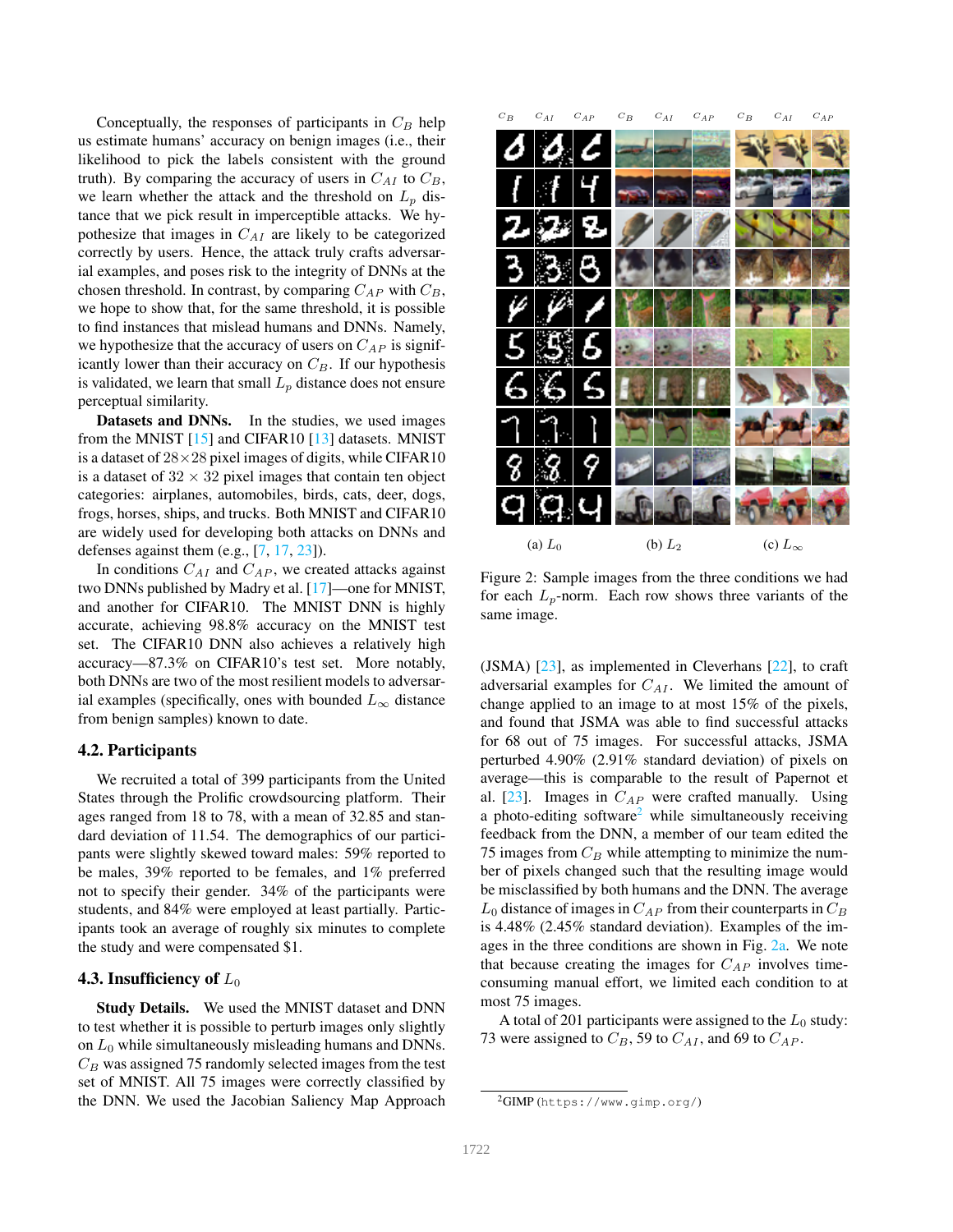<span id="page-5-0"></span>

Figure 3: User performance for the three  $L_p$ -norms that we studied. For each condition ( $C_B$ ,  $C_{AI}$ , and  $C_{AP}$ ), we report the users' average accuracy, and the accuracy when labeling each image by the majority vote (over the labels provided by the participants). Accuracy is the fraction of labels that are consistent with the ground truth.

Experiment results. We computed the users' accuracy (i.e., how often their responses agreed with the ground truth), and the accuracy when classifying each image according to the majority vote over all labels provided by the users. Fig. [3a](#page-5-0) shows the results. We found that users' average accuracy was high for the unaltered images of  $C_B$ (95%) and adversarial images of  $C_{AI}$  (97%), but low for the images of  $C_{AP}$  (3%). In fact, if we classify images via majority votes, none of the images of  $C_{AP}$  would be classified correctly. The difference between users' average accuracy in  $C_B$  and  $C_{AI}$  is not statistically significant according to a t-test ( $p = 0.34$ ). In contrast, the difference between users' average accuracy in  $C_{AP}$  and other conditions is statistically significant ( $p < 0.01$ ). Users in all the conditions were confident in their responses—the average confidence levels ranged from 4.19 ( $C_{AP}$ ) to 4.47 ( $C_{B}$ ).

The results support our hypotheses. While it is possible to find adversarial examples with small  $L_0$  distance from benign samples, it is possible, for the same distance, to find samples that are not imperceptible to humans. In fact, humans may be highly confident that those samples belong to other classes.

# 4.4. Insufficiency of  $L_2$

Study Details. We used the CIFAR10 dataset and DNN to test  $L_2$  for insufficiency. We randomly picked 100 images from the test set that were correctly classified by the DNN for  $C_B$ . For each image in  $C_B$ , we created (what we hoped would be) an imperceptible adversarial example for  $C_{AI}$ . Images in  $C_{AI}$  have a fixed  $L_2$  distance of 6 from their counterparts in  $C_B$ . Because we did not find evidence in the literature for an upper bound on  $L_2$  distance that is is still imperceptible to humans, we chose a distance of 6 empirically—our results (below) support this choice. To create the adversarial examples, we used an iterative gradient descent approach, in the vein of prior work [\[2\]](#page-7-3), albeit with two notable differences. First, we used an algorithm by Wang et al. [\[33\]](#page-8-14) to initialize the attack to an image that

has high SSIM to the benign image, but lies at a fixed  $L_2$ distance from it. The rationale behind this was to increase the perceptual similarity between the adversarial image and the benign image. Second, we ensured that the  $L_2$ -norm of the perturbation is fixed by normalizing it to 6 after each iteration of the attack. The images of  $C_{AP}$  we generated via a similar approach to those of  $C_{AI}$ . The only difference is that we initialized the attack with an image that has low SSIM with respect to its counterpart benign image using Wang et al.'s algorithm. Fig. [2b](#page-4-1) shows a sample of the images that we used in the  $L_2$  study.

In total, we had 99 participants assigned to the  $L_2$  study: 25 were assigned to  $C_B$ , 38 to  $C_{AI}$ , and 36 to  $C_{AP}$ .

Experiment results. Users' average accuracy and the accuracy of the majority vote are shown in Fig. [3b.](#page-5-0) On the benign images of  $C_B$ , users had an average accuracy of 93%. Their average accuracy on the images of  $C_{AI}$ was 89%, not significantly lower ( $p \approx 1$ ). Moreover, we found that users in  $C_B$  and  $C_{AI}$  were almost equally confident about their choices (averages of 4.31 and 4.37). We thus concluded that 6 is a reasonable bound for  $L_2$  attacks. In stark contrast, we found that  $C_{AP}$  users' average accuracy dropped to 57% and confidence to 2.97 ( $p < 0.01$  for both). In other words, users' likelihood to make mistakes increased by 36%, on average, and their confidence in their decisions decreased remarkably.

The results support our hypotheses, as a significant fraction of attack samples with bounded  $L_2$  can be perceptually different than their corresponding benign samples.

#### 4.5. Insufficiency of  $L_{\infty}$

**Study Details.** Similarly to the  $L_2$  study, we used the CIFAR10 dataset and DNN also for the  $L_{\infty}$  study. We again picked 100 random images from the test set for  $C_B$ . For  $C_{AI}$ , we generated adversarial examples with  $L_{\infty}$  distance of 0.1 from benign examples, as done by Goodfellow et al. [\[7\]](#page-7-1). We generated the adversarial examples using the Projected Gradient Descent algorithm [\[17\]](#page-8-3), with a simple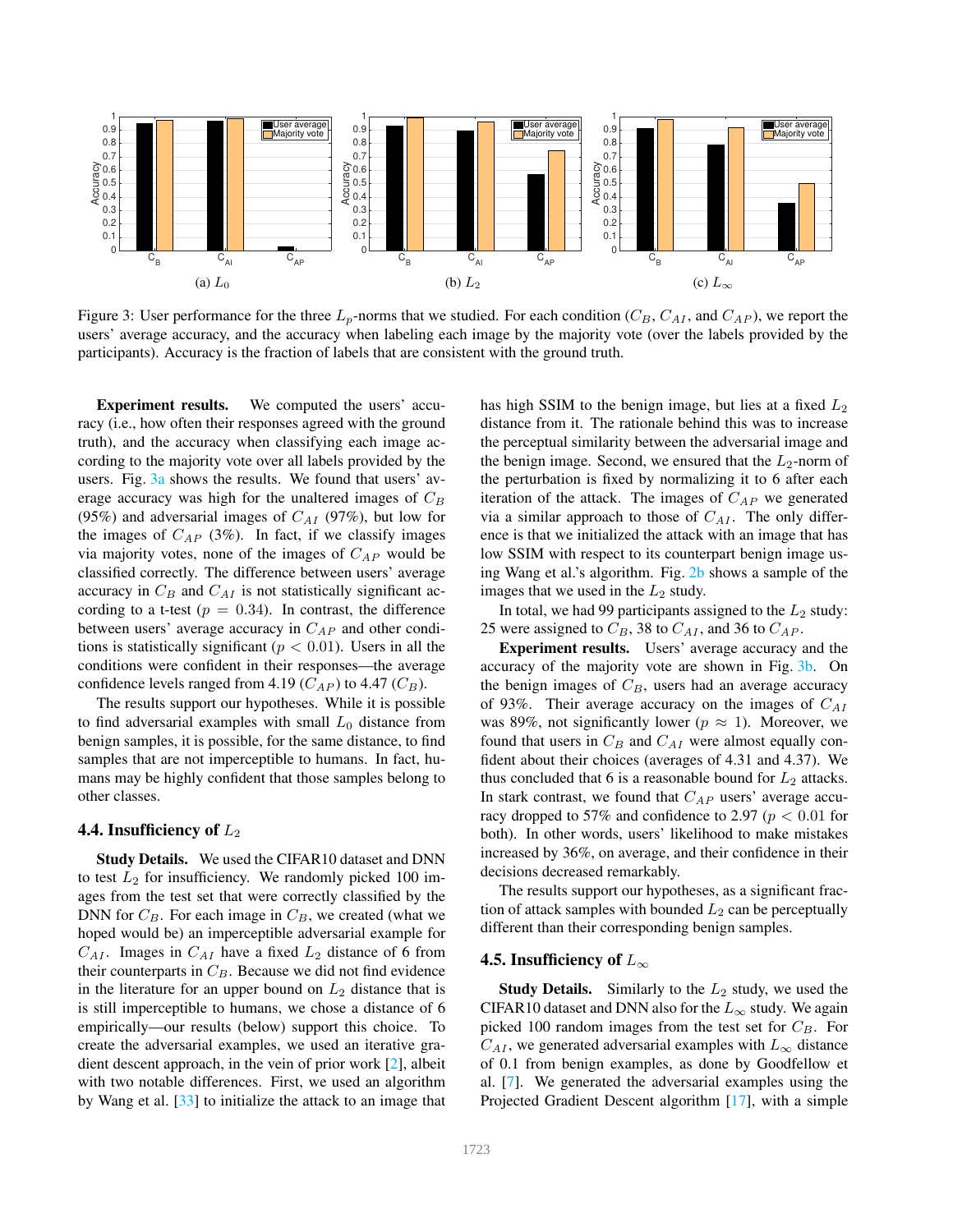tweak to enhance imperceptibility: after each gradient descent iteration, we increased SSIM with respect to benign images using Wang et al.'s algorithm [\[33\]](#page-8-14). Examples in  $C_{AP}$  were generated using a similar algorithm, but we decreased the SSIM with respect to benign images instead of increasing it.

In total, we had 99 participants assigned to the study: 36 were assigned to  $C_B$ , 31 to  $C_{AI}$ , and 32 to  $C_{AP}$ .

Experiment results. The accuracy results are summarized in Fig. [3c.](#page-5-0) On benign examples, users' average accuracy was 91%. Their average confidence score was 4.45. The attacks in  $C_{AI}$  were not completely imperceptible: users' average accuracy decreased to 79% and confidence score to 3.98 (both significant with  $p < 0.01$ ). However, attacks in  $C_{AP}$  were significantly less similar to benign images: users' average accuracy and confidence score were 36% and 3.04 ( $p < 0.01$ ).

Our hypotheses hold also for  $L_{\infty}$ —a significant fraction of attacks with relatively small  $L_{\infty}$  can be perceptually different to humans than benign images.

## <span id="page-6-0"></span>5. Discussion

The results of the user studies confirm our hypotheses defining similarity using  $L_0$ ,  $L_2$ , and  $L_{\infty}$ -norms can be insufficient for ensuring perceptual similarity in some cases. Here, we discuss some of the limitations of this work, and discuss some alternatives for  $L_p$ -norms.

#### 5.1. Limitations

A couple of limitations should be considered when interpreting our results. First, we demonstrated our results on two DNNs and for two datasets, and so they may not apply for every DNN and image-recognition task. The DNNs that we considered are among the most resilient models to adversarial examples to date. Consequently, we believe that the attacks we generated against them for  $C_{AI}$  and  $C_{AP}$ would succeed against other DNNs. Depending on the chosen thresholds, our results may or may not directly apply to specific combinations of norms and image-recognition tasks that we did not consider in this work. While studying more combinations may be useful, we believe that our findings are impactful in their current form, as the combinations of norms, thresholds, and datasets we considered are commonly used in practice (e.g.,  $[2, 7, 23, 29]$  $[2, 7, 23, 29]$  $[2, 7, 23, 29]$  $[2, 7, 23, 29]$  $[2, 7, 23, 29]$  $[2, 7, 23, 29]$  $[2, 7, 23, 29]$ ). We note that it may be possible to achieve sufficient conditions for perceptual similarity by using lower thresholds than in our experiments. Stated differently, it may be impossible to fool humans using lower thresholds. However, decreasing thresholds may also prevent algorithms for crafting attacks from finding successful adversarial examples (namely, the ones that are part of  $C_{AI}$  in the experimental conditions).

Second, we estimated similarity using a proxy: whether participants' categorizations of perturbed images were consistent with their categorizations of their benign counterparts. However, similarity has different facets that may or may not be interesting, depending on the threat model being studied. For instance, in some cases we may want to estimate whether certain attacks are inconspicuous or not (e.g., to learn whether TSA agents would detect disguised individuals attempting to mislead surveillance systems). In such cases, we want to measure whether adversarial images are "close enough" to benign images to the extent that a human observer cannot reliably tell between adversarial and non-adversarial images. We believe that future work should develop a better understanding of this and other notions of similarity and how to assess them as a means to help us improve current attacks and defenses.

#### 5.2. Alternatives to  $L_p$ -norms

We next list several alternative distance metrics for assessing similarity and provide a preliminary assessment of their suitability as a replacement for  $L_p$ -norms.

Our results show that by using the same threshold for all samples, one may generate adversarial images that mislead humans—thus, they are not imperceptible. As a solution, one may consider setting a different threshold for every sample to ensure that the attacks' output would be imperceptible. In this case, a principled automated method would be needed to set the sample-dependent thresholds in order to create attacks at scale. Without such a method, human feedback may be needed in the process for every sample.

Other similarity-assessment measures, such as SSIM [\[33\]](#page-8-14) and the "minimal" transform needed to align two images, that have been used in prior work (e.g.,  $[10, 26]$  $[10, 26]$  $[10, 26]$ ) may be considered to replace  $L_p$ -norms. Additionally, one may consider image-similarity metrics that have not been previously used in the adversarial examples literature, such as Perceptual Image Diff [\[36\]](#page-8-20) and the Universal Quality Index [\[32\]](#page-8-21). Such metrics should be treated with care, as they may lead to unnecessary and insufficient conditions for perceptual similarity. For example, SSIM is sensitive to small geometric transformation (e.g., the SSIM between the images in Fig. [1b](#page-2-1) is 0.36 out of 1, which is relatively low [\[33\]](#page-8-14)). So, using SSIM to define similarity may lead to unnecessary conditions. Moreover, as demonstrated in Fig. [4,](#page-7-14) SSIM may be high even when two images are not similar. Thus, SSIM may lead to insufficient conditions for similarity.

The recent work of Jang et al. suggests three metrics to evaluate the similarity between adversarial examples and benign inputs [\[9\]](#page-7-15). The metrics evaluate adversarial perturbations' quality by how much they corrupt the Fourier transform, their effect on edges, or their effect on the images' gradients. This work appears to take a step in the right direction. However, further validation of the proposed metrics is needed. For instance, we speculate that slight ge-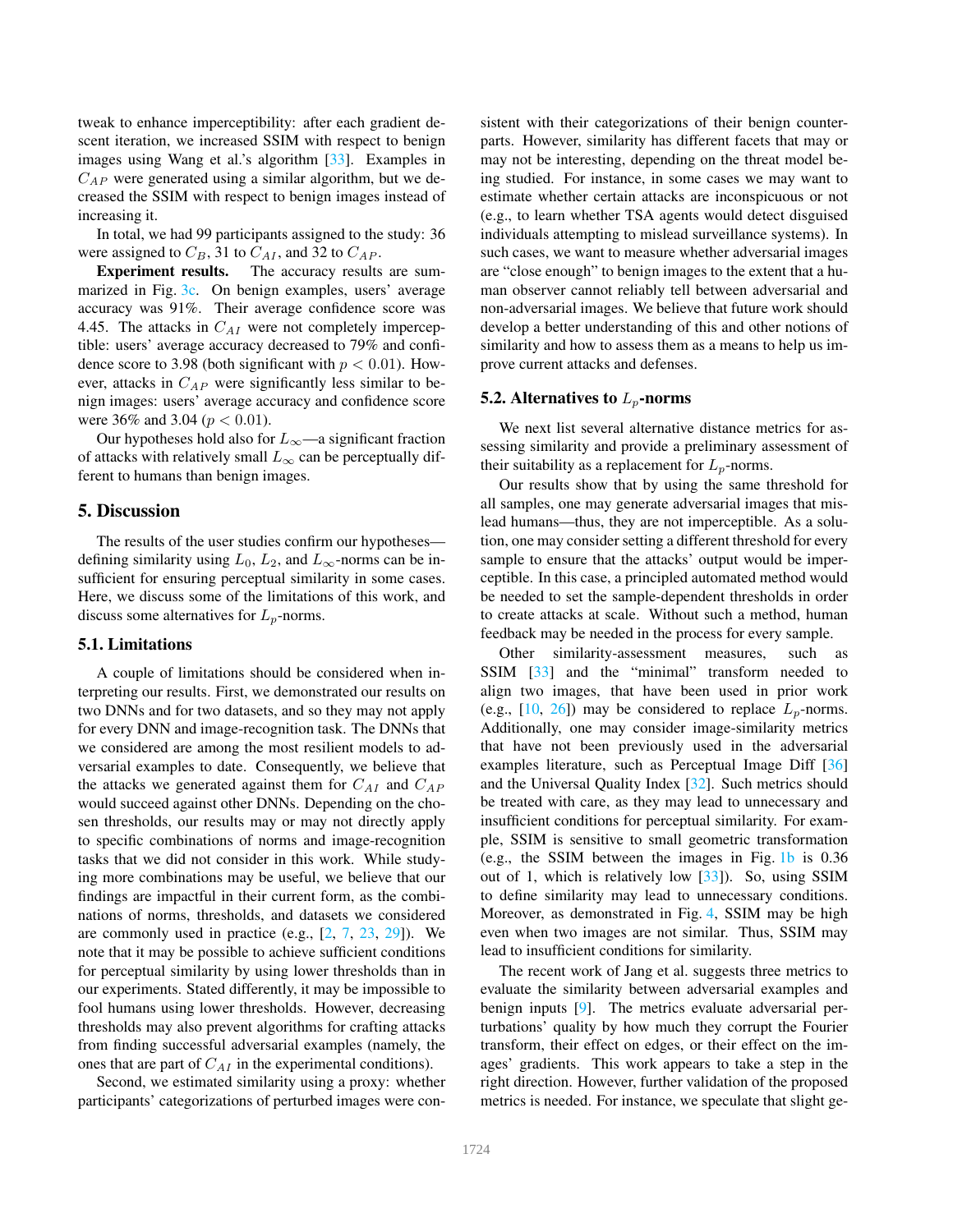<span id="page-7-14"></span>

Figure 4: SSIM can be high between two images containing different objects or subjects. Despite showing different animals or subjects (the bottom image in (b) was created by swapping the faces of actress Judi Dench and actor Daniel Craig), the SSIM value between the images in (a) and (b) is high—0.89 between the top images, and 0.95 between the bottom images. Images in (c) were created by adding uniform noise to images in (a). The SSIM value between (a) and (c) is 0.77 for the images at the top, and 0.87 for the images at the bottom. (Sources of images in (a) and (b): <https://goo.gl/Mxo9mK>, [https://](https://goo.gl/GEd6Bs) [goo.gl/GEd6Bs](https://goo.gl/GEd6Bs), <https://goo.gl/mvvFZ1>, and <https://goo.gl/vwuK9t>.)

ometric transformations to a benign image might affect the gradients in the image dramatically. Thus, metrics based on gradients alone may be unnecessary for defining conditions for perceptual similarity.

Lastly, one may consider using several metrics simultaneously to define similarity (e.g., by allowing geometric transformations and perturbations with small  $L_p$ -norm to craft adversarial examples [\[4\]](#page-7-5)). While this may be a promising direction, metrics should be combined with special care. As the conjunction of one or more unnecessary conditions leads to an unnecessary condition, and the disjunction of one or more insufficient conditions leads to an insufficient condition, simply conjoining or disjoining metrics may not solve the (in)sufficiency and (un)necessity problems of prior definitions of similarity.

Finding better measures for assessing perceptual similarity remains an open problem. Better similarity measures could help improve both algorithms for finding adversarial examples and, more importantly, defenses against them. In the absence of such measures, we recommend that future research rely not only on known metrics for perceptual similarity assessment, but also on human-subject studies.

# <span id="page-7-8"></span>6. Conclusion

In this work, we aimed to develop a better understanding of the suitability of  $L_p$ -norms for measuring the similarity between adversarial examples and benign images. Specifically, we complemented our knowledge that conditions on  $L_p$  distances used for defining similarity are unnecessary in some cases—i.e., they may not capture all imperceptible attacks—and showed that they can also be insufficient—i.e., they may lead one to conclude that an adversarial instance is similar to a benign instance when it is not so. Hence,  $L_p$ distance metrics may be unsuitable for assessing similarity when crafting adversarial examples and defending against them. We pointed out possible alternatives for  $L_p$ -norms to assess similarity, though they seem to have limitations, too. Thus, there is a need for further research to improve the assessment of similarity when developing attacks and defenses for adversarial examples.

### References

- <span id="page-7-0"></span>[1] B. Biggio, I. Corona, D. Maiorca, B. Nelson, N. Šrndić, P. Laskov, G. Giacinto, and F. Roli. Evasion attacks against machine learning at test time. In *Proc. ECML PKDD*, 2013.
- <span id="page-7-3"></span>[2] N. Carlini and D. Wagner. Towards evaluating the robustness of neural networks. In *Proc. IEEE S&P*, 2017.
- <span id="page-7-13"></span>[3] G. F. Elsayed, S. Shankar, B. Cheung, N. Papernot, A. Kurakin, I. Goodfellow, and J. Sohl-Dickstein. Adversarial examples that fool both human and computer vision. *arXiv preprint arXiv:1802.08195*, 2018.
- <span id="page-7-5"></span>[4] L. Engstrom, D. Tsipras, L. Schmidt, and A. Madry. A rotation and a translation suffice: Fooling CNNs with simple transformations. *arXiv preprint arXiv:1712.02779*, 2017.
- <span id="page-7-2"></span>[5] I. Evtimov, K. Eykholt, E. Fernandes, T. Kohno, B. Li, A. Prakash, A. Rahmati, and D. Song. Robust physicalworld attacks on machine learning models. *arXiv preprint arXiv:1707.08945*, 2017.
- <span id="page-7-11"></span>[6] R. Feinman, R. R. Curtin, S. Shintre, and A. B. Gardner. Detecting adversarial samples from artifacts. *arXiv preprint arXiv:1703.00410*, 2017.
- <span id="page-7-1"></span>[7] I. J. Goodfellow, J. Shlens, and C. Szegedy. Explaining and harnessing adversarial examples. In *ICLR*, 2015.
- <span id="page-7-12"></span>[8] K. Grosse, P. Manoharan, N. Papernot, M. Backes, and P. McDaniel. On the (statistical) detection of adversarial examples. *arXiv preprint arXiv:1702.06280*, 2017.
- <span id="page-7-15"></span>[9] U. Jang, X. Wu, and S. Jha. Objective metrics and gradient descent algorithms for adversarial examples in machine learning. In *Proc. ACSAC*, 2017.
- <span id="page-7-6"></span>[10] C. Kanbak, S.-M. Moosavi-Dezfooli, and P. Frossard. Geometric robustness of deep networks: analysis and improvement. *arXiv preprint arXiv:1711.09115*, 2017.
- <span id="page-7-9"></span>[11] A. Kantchelian, J. Tygar, and A. D. Joseph. Evasion and hardening of tree ensemble classifiers. In *Proc. ICML*, 2016.
- <span id="page-7-4"></span>[12] J. Z. Kolter and E. Wong. Provable defenses against adversarial examples via the convex outer adversarial polytope. *arXiv preprint arXiv:1711.00851*, 2017.
- <span id="page-7-7"></span>[13] A. Krizhevsky and G. Hinton. Learning multiple layers of features from tiny images. 2009.
- <span id="page-7-10"></span>[14] A. Kurakin, I. Goodfellow, and S. Bengio. Adversarial machine learning at scale. In *ICLR*, 2017.